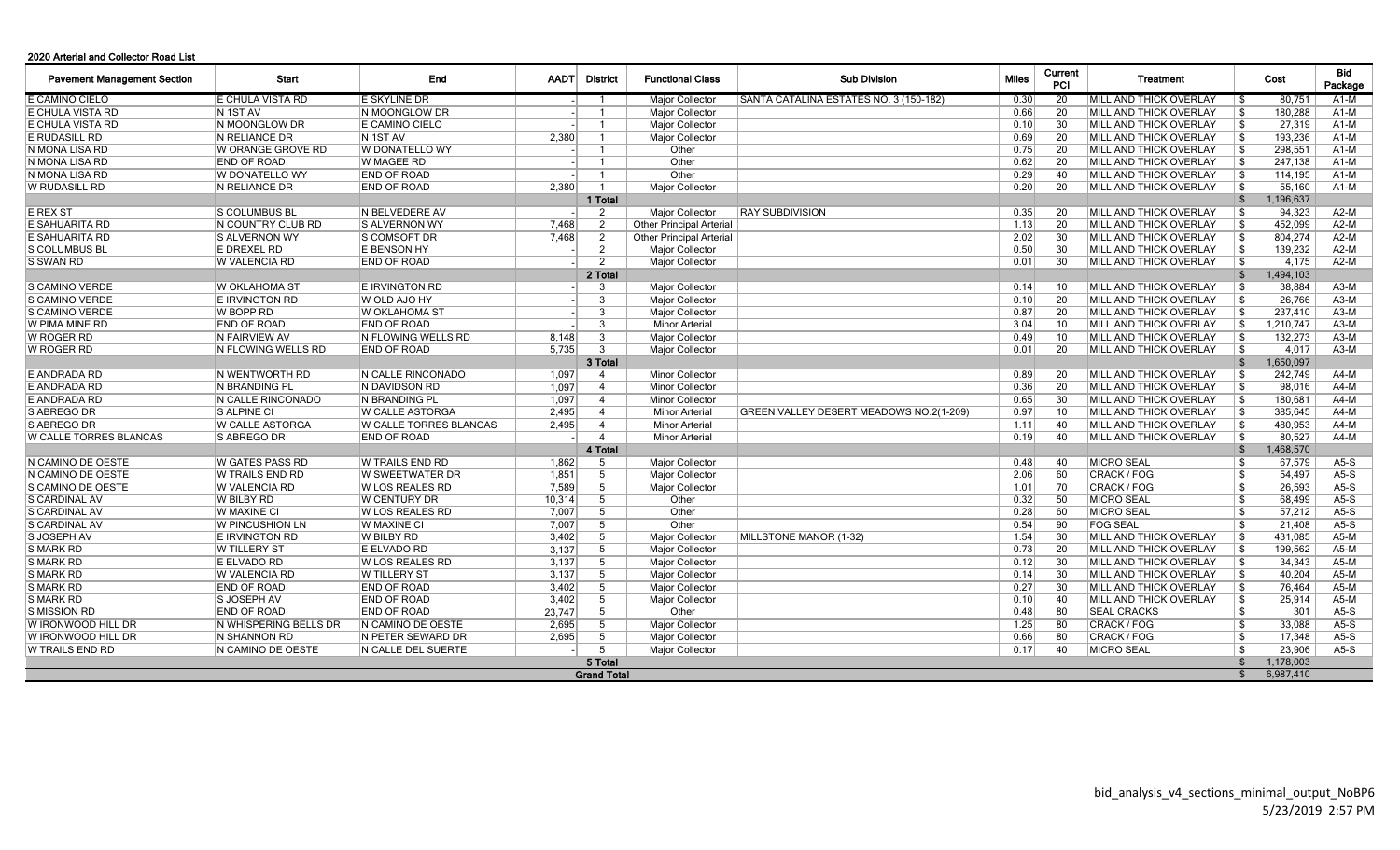## 2020 Local Road List

| <b>Pavement Management Section</b> | Start                          | End                     | <b>AADT</b> | <b>District</b> | <b>Functional</b><br><b>Class</b> | <b>Sub Division</b>                   |      | Current<br><b>PCI</b> | <b>Treatment</b>              |                            | Bid<br>Package |
|------------------------------------|--------------------------------|-------------------------|-------------|-----------------|-----------------------------------|---------------------------------------|------|-----------------------|-------------------------------|----------------------------|----------------|
| E PROSPECT LN                      | <b>SHARRISON RD</b>            | N BONANZA AV            |             |                 | Local                             |                                       | 0.50 | 20                    | <b>MILL AND THICK OVERLAY</b> | 131.655<br>- \$            |                |
| E AVENIDA DEL CAZADOR              | N SWAN RD                      | <b>W RIVER RD</b>       |             | -1              | Local                             | RIO CANCION ESTATES (1-43)            | 0.39 | 10                    | MILL AND THICK OVERLAY        | 107,235<br>\$              | $\mathbf{1}$   |
| N CALLE CANCION                    | <b>END OF ROAD</b>             | N AVENIDA DEL CAZADOR   |             | -1              | Local                             | <b>RIO CANCION ESTATES (1-43)</b>     | 0.22 | 10                    | MILL AND THICK OVERLAY        | \$<br>58.045               | $\mathbf{1}$   |
| N CALLE PERDIZ                     | END OF ROAD                    | N AVENIDA DEL CAZADOR   |             | -1              | Local                             | RIO CANCION ESTATES (1-43)            | 0.14 | 10                    | <b>MILL AND THICK OVERLAY</b> | 37,419<br>\$               | $\mathbf{1}$   |
| N VIA AVELLANA                     | <b>END OF ROAD</b>             | N AVENIDA DEL CAZADOR   |             | $\overline{1}$  | Local                             | RIO CANCION ESTATES (1-43)            | 0.12 | 10                    | MILL AND THICK OVERLAY        | \$<br>30,894               | $\overline{1}$ |
| E COACHLIGHT LN                    | <b>END OF ROAD</b>             | N SWAN RD               |             | -1              | Local                             | <b>RIVER RIDGE (1-17)</b>             | 0.26 | 10                    | MILL AND THICK OVERLAY        | 75,130<br>\$               | $\mathbf{1}$   |
| E COACHLIGHT LN A                  | <b>END OF ROAD</b>             | E COACHLIGHT LN         |             | -1              | Local                             | RIVER RIDGE (1-17)                    | 0.08 | 10                    | MILL AND THICK OVERLAY        | \$<br>22,127               | $\mathbf{1}$   |
| E BIDAHOCHI DR                     | E KAYENTA DR                   | E KAYENTA DR            |             | -1              | Local                             | <b>TRES LOMAS NORTH (1-135)</b>       | 0.52 | 20                    | MILL AND THICK OVERLAY        | \$<br>142,727              |                |
| E BIDAHOCHI PL                     | N BIDAHOCHI DR                 | <b>END OF ROAD</b>      |             |                 | Local                             | TRES LOMAS NORTH (1-135)              | 0.15 | 20                    | MILL AND THICK OVERLAY        | \$<br>41,967               | $\mathbf{1}$   |
| E KAYENTA DR                       | N BEAR CANYON RD               | <b>S HARRISON RD</b>    |             | -1              | Local                             | TRES LOMAS NORTH (1-135)              | 0.66 | 20                    | MILL AND THICK OVERLAY        | 194,323<br>\$              | $\mathbf{1}$   |
| E KAYENTA DR A                     | E KAYENTA DR                   | E KAYENTA DR            |             | -1              | Local                             | TRES LOMAS NORTH (1-135)              | 0.02 | 20                    | MILL AND THICK OVERLAY        | \$<br>6,766                | -1             |
| E PLACITA RIVAS                    | <b>END OF ROAD</b>             | N BIDAHOCHI DR          |             |                 | Local                             | TRES LOMAS NORTH (1-135)              | 0.06 | 20                    | MILL AND THICK OVERLAY        | 15,160<br>-\$              | -1             |
| E SHONTO LN                        | N BIDAHOCHI DR                 | E KAYENTA DR            |             |                 | Local                             | TRES LOMAS NORTH (1-135)              | 0.26 | 40                    | MILL AND THICK OVERLAY        | -\$<br>68,869              | $\overline{1}$ |
| N BIDAHOCHI DR                     | E KAYENTA DR                   | <b>E SUMMER TR</b>      |             | -1              | Local                             | TRES LOMAS NORTH (1-135)              | 0.41 | 20                    | MILL AND THICK OVERLAY        | \$<br>108,402              | $\mathbf{1}$   |
| E BAY TREE PL                      | N BANYON TREE DR               | <b>END OF ROAD</b>      |             | -1              | Local                             | <b>WOODLAND RANCH ESTATES (1-112)</b> | 0.08 | 20                    | MILL AND THICK OVERLAY        | -\$<br>20,403              | $\mathbf{1}$   |
| E BIRCH TREE CI                    | <b>IS HARRISON RD</b>          | <b>END OF ROAD</b>      |             | $\mathbf 1$     | Local                             | <b>WOODLAND RANCH ESTATES (1-112)</b> | 0.08 | 20                    | MILL AND THICK OVERLAY        | \$<br>22,383               | $\mathbf{1}$   |
| E ELM TREE CI                      | N BANYON TREE DR               | <b>END OF ROAD</b>      |             | $\overline{1}$  | Local                             | <b>WOODLAND RANCH ESTATES (1-112)</b> | 0.17 | 20                    | <b>MILL AND THICK OVERLAY</b> | 50.463<br>-\$              | $\mathbf{1}$   |
| <b>E HICKORY TREE PL</b>           | N BANYON TREE DR               | <b>END OF ROAD</b>      |             | $\mathbf{1}$    | Local                             | WOODLAND RANCH ESTATES (1-112)        | 0.07 | 20                    | MILL AND THICK OVERLAY        | \$<br>19,614               | $\mathbf{1}$   |
| E QUIET PL                         | S HARRISON RD                  | <b>END OF ROAD</b>      |             | $\overline{1}$  | Local                             | <b>WOODLAND RANCH ESTATES (1-112)</b> | 0.04 | 20                    | MILL AND THICK OVERLAY        | 10,570<br>\$               | $\overline{1}$ |
| E WALNUT TREE DR                   | S HARRISON RD                  | <b>END OF ROAD</b>      |             | $\overline{1}$  | Local                             | <b>WOODLAND RANCH ESTATES (1-112)</b> | 0.24 | 20                    | MILL AND THICK OVERLAY        | 64,347<br>\$               | $\mathbf{1}$   |
| N BAMBOO CI                        | <b>END OF ROAD</b>             | E SNYDER RD             |             | - 1             | Local                             | <b>WOODLAND RANCH ESTATES (1-112)</b> | 0.08 | 20                    | MILL AND THICK OVERLAY        | \$<br>22,033               | $\mathbf{1}$   |
| N BANYON TREE DR                   | IS HARRISON RD                 | <b>END OF ROAD</b>      |             | -1              | Local                             | WOODLAND RANCH ESTATES (1-112)        | 0.56 | 20                    | MILL AND THICK OVERLAY        | \$<br>148,633              | $\mathbf{1}$   |
| N BANYON TREE DR A                 | <b>END OF ROAD</b>             | N BANYON TREE DR        |             | -1              | Local                             | WOODLAND RANCH ESTATES (1-112)        | 0.02 | 20                    | MILL AND THICK OVERLAY        | \$<br>6,226                | $\mathbf{1}$   |
| N HARRISON RD A                    | <b>S HARRISON RD</b>           | <b>S HARRISON RD</b>    |             | -1              | Local                             | <b>WOODLAND RANCH ESTATES (1-112)</b> | 0.05 | 40                    | MILL AND THICK OVERLAY        | \$<br>13.162               | -1             |
| N SNYDER CI                        | <b>END OF ROAD</b>             | E SNYDER RD             |             | $\overline{1}$  | Local                             | <b>WOODLAND RANCH ESTATES (1-112)</b> | 0.13 | 20                    | MILL AND THICK OVERLAY        | \$<br>34,700               | $\mathbf{1}$   |
|                                    |                                |                         |             | 1 Total         |                                   |                                       |      |                       |                               | 1,453,251<br>$\mathfrak s$ |                |
| <b>E MICHIGAN ST</b>               | <b>END OF ROAD</b>             | S PALO VERDE RD         |             | 2               | Local                             |                                       | 0.21 | 10                    | MILL AND THICK OVERLAY        | \$<br>59,493               | $\overline{2}$ |
| S RANDOLPH AV                      | E 45TH ST                      | <b>END OF ROAD</b>      |             | $\overline{2}$  | Local                             |                                       | 0.81 | 10                    | MILL AND THICK OVERLAY        | 238,859<br>-\$             | 2              |
| E CANADA SV                        | N BRYANT AV                    | N CATALINA AV           |             | 2               | Local                             | <b>ESTRELLA SUBDIVISION</b>           | 0.41 | 20                    | MILL AND THICK OVERLAY        | -\$<br>110.521             | $\overline{2}$ |
| <b>E DOVER SV</b>                  | N BRYANT AV                    | E DREXEL RD             |             | $\overline{2}$  | Local                             | <b>ESTRELLA SUBDIVISION</b>           | 0.36 | 20                    | MILL AND THICK OVERLAY        | 99,182<br>\$               | $\overline{2}$ |
| E FRANKFORT SV                     | N BRYANT AV                    | E CANADA SV             |             | $\overline{2}$  | Local                             | <b>ESTRELLA SUBDIVISION</b>           | 0.33 | 20                    | MILL AND THICK OVERLAY        | 88,833<br>\$               | $\overline{2}$ |
| <b>S BRYANT AV</b>                 | <b>END OF ROAD</b>             | <b>END OF ROAD</b>      |             | $\overline{2}$  | Local                             | <b>ESTRELLA SUBDIVISION</b>           | 0.25 | 20                    | MILL AND THICK OVERLAY        | -\$<br>72,016              | 2              |
| <b>S BRYANT AV</b>                 | <b>END OF ROAD</b>             | E DREXEL RD             |             | $\overline{2}$  | Local                             | <b>ESTRELLA SUBDIVISION</b>           | 0.11 | 30                    | MILL AND THICK OVERLAY        | 29,011<br>-\$              | 2              |
| S BRYANT AV A                      | N BRYANT AV                    | N BRYANT AV             |             | $\overline{2}$  | Local                             | <b>ESTRELLA SUBDIVISION</b>           | 0.03 | 20                    | MILL AND THICK OVERLAY        | -\$<br>8,550               | 2              |
| S HARTFORD SV                      | <b>END OF ROAD</b>             | <b>E FRANKFORT SV</b>   |             | $\overline{2}$  | Local                             | <b>ESTRELLA SUBDIVISION</b>           | 0.13 | 20                    | MILL AND THICK OVERLAY        | \$<br>37,626               | 2              |
| E 48TH ST                          | N COUNTRY CLUB RD              | <b>S RANDOLPH AV</b>    |             | $\overline{2}$  | Local                             | <b>FORESITE INDUSTRIAL SITES</b>      | 0.23 | 10                    | MILL AND THICK OVERLAY        | \$<br>61,282               | $\overline{2}$ |
| E COLUMBIA ST                      | N COUNTRY CLUB RD              | <b>S RANDOLPH AV</b>    |             | 2               | Local                             | <b>INDUSTRIAL PARK SITE</b>           | 0.24 | 10                    | MILL AND THICK OVERLAY        | 65,488<br>\$               | $\overline{2}$ |
| <b>E DISTRICT ST</b>               | N COUNTRY CLUB RD              | <b>S RANDOLPH AV</b>    |             | $\overline{2}$  | Local                             | <b>INDUSTRIAL PARK SITE</b>           | 0.22 | 10                    | MILL AND THICK OVERLAY        | \$<br>60,101               | 2              |
| <b>E LINCOLN ST</b>                | N COUNTRY CLUB RD              | <b>S RANDOLPH AV</b>    |             | $\overline{2}$  | Local                             | <b>INDUSTRIAL PARK SITE</b>           | 0.22 | 10                    | <b>MILL AND THICK OVERLAY</b> | 62,082<br>\$               | 2              |
| <b>E MILBER ST</b>                 | N COUNTRY CLUB RD              | E PENNSYLVANIA ST       |             | $\mathcal{P}$   | Local                             | <b>INDUSTRIAL PARK SITE</b>           | 0.47 | 10                    | MILL AND THICK OVERLAY        | \$<br>131,180              | $\overline{2}$ |
| E PENNSYLVANIA ST                  | IN COUNTRY CLUB RD             | <b>S MILBER ST</b>      |             | 2               | Local                             | <b>INDUSTRIAL PARK SITE</b>           | 0.44 | 10                    | MILL AND THICK OVERLAY        | 121.596<br>-\$             | $\overline{2}$ |
| E PRESIDENT ST                     | N COUNTRY CLUB RD              | S RANDOLPH AV           |             | $\overline{2}$  | Local                             | <b>INDUSTRIAL PARK SITE</b>           | 0.22 | 10                    | MILL AND THICK OVERLAY        | 62,310<br>-\$              | 2              |
| S MILBER ST                        | E PENNSYLVANIA ST              | W MICHIGAN ST           |             | $\mathcal{P}$   | Local                             | PALO VERDE INDUSTRIAL PARK (1-88)     | 0.07 | 10                    | MILL AND THICK OVERLAY        | \$<br>19,824               | 2              |
| S CATALINA AV                      | <b>E DREXEL RD</b>             | <b>END OF ROAD</b>      |             | $\overline{2}$  | Local                             | <b>RAY SUBDIVISION</b>                | 0.08 | 10                    | MILL AND THICK OVERLAY        | 20,037<br>\$               | 2              |
| E 45TH ST                          | N COUNTRY CLUB RD              | <b>S RANDOLPH AV</b>    |             | $\overline{2}$  | Local                             | <b>SUNNY ACRES</b>                    | 0.22 | 10                    | MILL AND THICK OVERLAY        | \$<br>60,688               | $\overline{2}$ |
| <b>E 46TH ST</b>                   | N COUNTRY CLUB RD              | S RANDOLPH AV           |             | $\overline{2}$  | Local                             | <b>SUNNY ACRES</b>                    | 0.23 | 10                    | MILL AND THICK OVERLAY        | \$<br>61,379               | 2              |
| <b>E47THST</b>                     | N COUNTRY CLUB RD              | <b>S RANDOLPH AV</b>    |             | $\overline{2}$  | Local                             | <b>SUNNY ACRES</b>                    | 0.23 | 10                    | MILL AND THICK OVERLAY        | \$<br>61,589               | $\overline{2}$ |
|                                    |                                |                         |             | 2 Total         |                                   |                                       |      |                       |                               | $\mathfrak s$<br>1,531,648 |                |
| N AMAPOLA CI                       | <b>END OF ROAD</b>             | W CAMINO DE LA AMAPOLA  |             | -3              | Local                             | CAMINO DEL OESTE ESTATES (1-38)       | 0.05 | 20                    | MILL AND THICK OVERLAY        | 12,533<br>-\$              | $\mathbf{1}$   |
| N AMAPOLA DR                       | END OF ROAD                    | W CAMINO DE LA AMAPOLA  |             | -3              | Local                             | CAMINO DEL OESTE ESTATES (1-38)       | 0.12 | 20                    | MILL AND THICK OVERLAY        | 33,258<br>-\$              | $\mathbf{1}$   |
| N AMAPOLA PL                       | <b>END OF ROAD</b>             | IW CAMINO DE LA AMAPOLA |             | 3               | Local                             | CAMINO DEL OESTE ESTATES (1-38)       | 0.08 | 20                    | MILL AND THICK OVERLAY        | \$<br>22.621               | $\mathbf{1}$   |
| N AMAPOLA WY                       | <b>IW CAMINO DE LA AMAPOLA</b> | <b>END OF ROAD</b>      |             | 3               | Local                             | CAMINO DEL OESTE ESTATES (1-38)       | 0.05 | 20                    | MILL AND THICK OVERLAY        | 13.083<br>-\$              | $\mathbf{1}$   |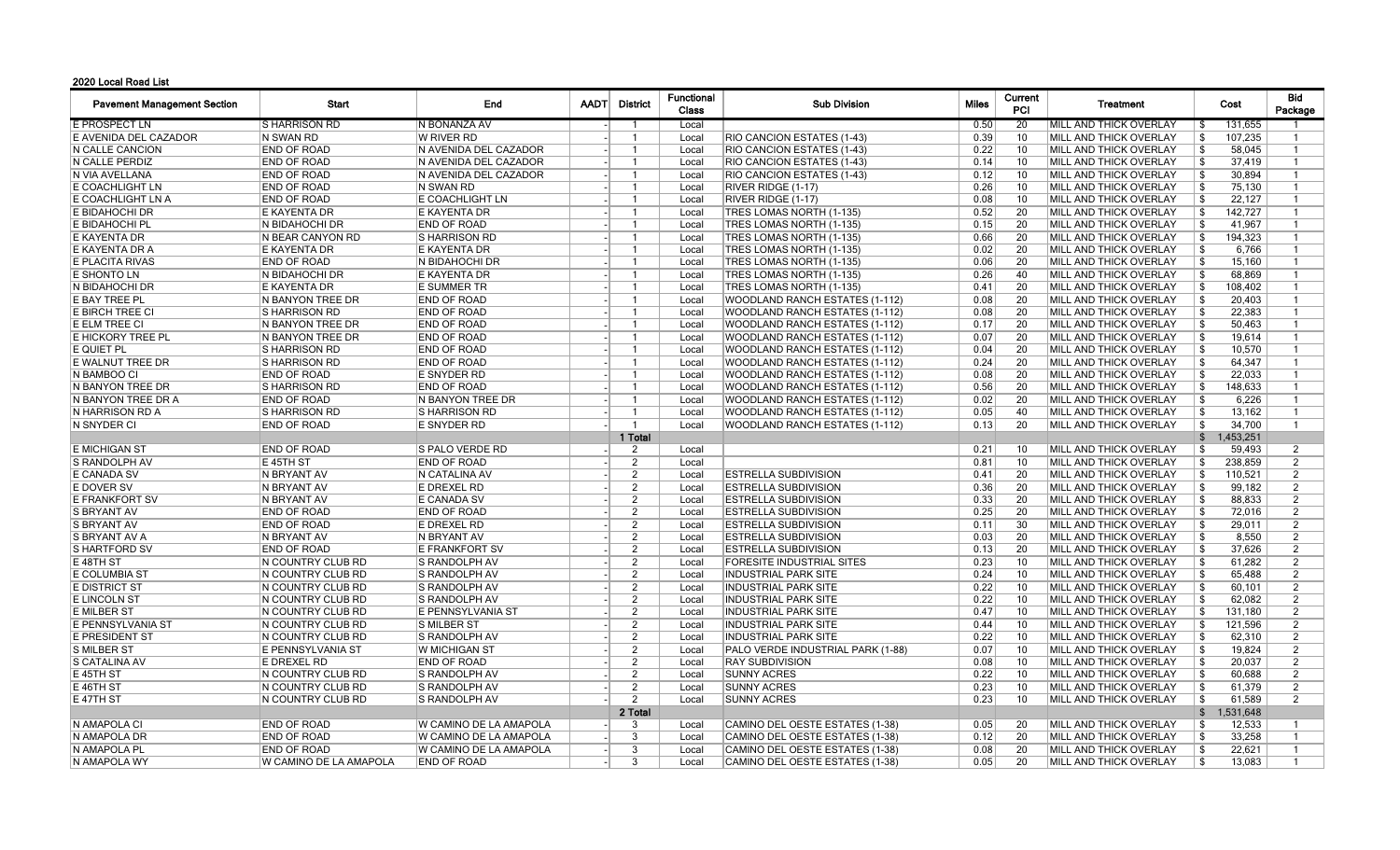| <b>W CAMINO DE LA AMAPOLA</b> | N CAMINO DE OESTE                           | N TORTOLITA RD                           | 3                                | Local          | CAMINO DEL OESTE ESTATES (1-38)                                            | 0.59         | 20              | MILL AND THICK OVERLAY                           | -\$<br>156,700                 |                     |
|-------------------------------|---------------------------------------------|------------------------------------------|----------------------------------|----------------|----------------------------------------------------------------------------|--------------|-----------------|--------------------------------------------------|--------------------------------|---------------------|
| N AVENIDA CORTO               | <b>W EL CAMINO DEL CERRO</b>                | <b>END OF ROAD</b>                       | 3                                | Local          | DEL CERRO ESTATES NO. 3 (1-8)                                              | 0.07         | 20              | <b>MILL AND THICK OVERLAY</b>                    | 19,190<br>-\$                  |                     |
| N DESERT TORTOISE PL          | W EL CAMINO DEL CERRO                       | <b>END OF ROAD</b>                       | 3                                | Local          | DEL CERRO RANCH III (1-32)                                                 | 0.34         | 20              | MILL AND THICK OVERLAY                           | \$<br>100,520                  | $\mathbf{1}$        |
| W HARRIS HAWK PL              | <b>END OF ROAD</b>                          | <b>END OF ROAD</b>                       | $\overline{3}$                   | Local          | DEL CERRO RANCH III (1-32)                                                 | 0.21         | $\overline{20}$ | MILL AND THICK OVERLAY                           | \$<br>56,219                   | $\mathbf{1}$        |
| N CALLE LLANURA               | W EL CAMINO DEL CERRO                       | W IDLE HOUR PL                           | 3                                | Local          | DEL CERRO RANCH PHASE II (1-29)                                            | 0.24         | 20              | MILL AND THICK OVERLAY                           | 67,829<br>  \$                 | $\mathbf{1}$        |
| <b>W PLACITA LLANURA</b>      | N CALLE LLANURA                             | <b>END OF ROAD</b>                       | 3                                | Local          | DEL CERRO RANCH PHASE II (1-29)                                            | 0.07         | 20              | MILL AND THICK OVERLAY                           | \$<br>18.307                   | $\overline{1}$      |
| N LINDA PL                    | <b>END OF ROAD</b>                          | <b>END OF ROAD</b>                       | 3                                | Local          | <b>NORTHERN HILLS ESTATES</b>                                              | 0.06         | 10              | MILL AND THICK OVERLAY                           | 16,457<br>\$                   | $\mathbf{1}$        |
| N LINDA PL                    | <b>END OF ROAD</b>                          | W ROLLER COASTER RD                      | 3                                | Local          | <b>NORTHERN HILLS ESTATES</b>                                              | 0.01         | 10              | MILL AND THICK OVERLAY                           | 5<br>1,727                     | $\mathbf{1}$        |
| N BONITA PL                   | <b>END OF ROAD</b>                          | W ROLLER COASTER RD                      | 3                                | Local          | NORTHERN HILLS ESTATES (100-145)                                           | 0.19         | 10              | MILL AND THICK OVERLAY                           | \$<br>50,498                   | $\mathbf{1}$        |
| <b>E BROMLEY ST</b>           | N 2ND AV                                    | <b>END OF ROAD</b>                       | 3                                | Local          | NORTHMANOR                                                                 | 0.09         | 10              | MILL AND THICK OVERLAY                           | 24,727<br>-\$                  | $\mathbf{1}$        |
| <b>E BROMLEY ST</b>           | <b>END OF ROAD</b>                          | N 2ND AV                                 | 3                                | Local          | <b>NORTHMANOR</b>                                                          | 0.42         | 10              | MILL AND THICK OVERLAY                           | \$<br>113,446                  | $\mathbf{1}$        |
| E BURROWS PL                  | <b>E BURROWS ST</b>                         | <b>END OF ROAD</b>                       | 3                                | Local          | NORTHMANOR                                                                 | 0.05         | 10              | MILL AND THICK OVERLAY                           | \$<br>14,376                   | $\mathbf{1}$        |
| <b>E BURROWS ST</b>           | N MADDUX AV                                 | <b>E BURROWS PL</b>                      | $\overline{3}$                   | Local          | NORTHMANOR                                                                 | 0.22         | 10              | MILL AND THICK OVERLAY                           | 58,786<br>-\$                  | $\mathbf{1}$        |
| E HYDE ST                     | N MADDUX AV                                 | <b>S FONTANA AV</b>                      | 3                                | Local          | <b>NORTHMANOR</b>                                                          | 0.11         | 10              | MILL AND THICK OVERLAY                           | \$<br>29,458                   | $\mathbf{1}$        |
| <b>E LAWTON ST</b>            | <b>S GERONIMO AV</b>                        | N 2ND AV                                 | 3                                | Local          | NORTHMANOR                                                                 | 0.16         | 10              | MILL AND THICK OVERLAY                           | \$<br>43,666                   | $\mathbf{1}$        |
| <b>E LAWTON ST</b>            | N MADDUX AV                                 | S FONTANA AV                             | $\overline{3}$                   | Local          | NORTHMANOR                                                                 | 0.17         | 10              | MILL AND THICK OVERLAY                           | 46,488<br>\$                   | $\mathbf{1}$        |
| <b>E MURIEL PL</b>            | <b>END OF ROAD</b>                          | N LOS ALTOS PL                           | 3                                | Local          | <b>NORTHMANOR</b>                                                          | 0.08         | 10              | MILL AND THICK OVERLAY                           | \$<br>20,812                   | $\mathbf{1}$        |
| <b>E RADBURN ST</b>           | <b>S GERONIMO AV</b>                        | N 2ND AV                                 | 3                                | Local          | NORTHMANOR                                                                 | 0.17         | 10              | MILL AND THICK OVERLAY                           | \$<br>47,136                   | $\mathbf{1}$        |
| E RADBURN ST                  | N MADDUX AV                                 | S FONTANA AV                             | 3                                | Local          | NORTHMANOR                                                                 | 0.13         | 10              | MILL AND THICK OVERLAY                           | 36,708<br>-\$                  | $\mathbf{1}$        |
| N 2ND AV                      | E RADBURN ST                                | <b>E LAWTON ST</b>                       | 3                                | Local          | <b>NORTHMANOR</b>                                                          | 0.11         | 10              | MILL AND THICK OVERLAY                           | \$<br>30,304                   | $\mathbf{1}$        |
| N FONTANA AV                  | <b>E BROMLEY ST</b>                         | <b>E BURROWS ST</b>                      | 3                                | Local          | NORTHMANOR                                                                 | 0.11         | 10              | MILL AND THICK OVERLAY                           | \$<br>32,096                   | $\mathbf{1}$        |
| N FONTANA AV                  | E HYDE ST                                   | <b>E BROMLEY ST</b>                      | 3                                | Local          | NORTHMANOR                                                                 | 0.10         | 10              | MILL AND THICK OVERLAY                           | 29,412<br>-\$                  | $\mathbf{1}$        |
| N GERONIMO AV                 | E RADBURN ST                                | <b>E LAWTON ST</b>                       | 3                                | Local          | NORTHMANOR                                                                 | 0.10         | 10              | MILL AND THICK OVERLAY                           | 29,791<br>-\$                  | $\mathbf{1}$        |
| N LOS ALTOS PL                | <b>E LAWTON ST</b>                          | <b>END OF ROAD</b>                       | 3                                | Local          | NORTHMANOR                                                                 | 0.12         | 10              | MILL AND THICK OVERLAY                           | 35,497<br>\$                   | $\mathbf{1}$        |
| N MADDUX AV                   | <b>E BROMLEY ST</b>                         | <b>END OF ROAD</b>                       | 3                                | Local          | <b>NORTHMANOR</b>                                                          | 0.12         | 10              | MILL AND THICK OVERLAY                           | 37,695<br>\$                   | $\mathbf{1}$        |
| N MADDUX AV                   | <b>E HYDE ST</b>                            | <b>E BROMLEY ST</b>                      | 3                                | Local          | NORTHMANOR                                                                 | 0.11         | 10              | MILL AND THICK OVERLAY                           | 32,527<br>-\$                  | $\mathbf{1}$        |
| N CAMINO DE LA CODORNIZ       | W EL CAMINO DEL CERRO                       | IN TORTOLITA RD                          | 3                                | Local          | RANCHO DEL CERRO (180-339)                                                 | 0.22         | 20              | MILL AND THICK OVERLAY                           | 57,314<br>\$                   | 1A                  |
| W CAMINO DE GIRASOL           | <b>END OF ROAD</b>                          | N TORTOLITA RD                           | 3                                | Local          | VIA DEL CERRO (1-46)                                                       | 0.12         | 20              | MILL AND THICK OVERLAY                           | \$<br>31,685                   | 1A                  |
| W CAMINO DE LA AMAPOLA        | <b>N TORTOLITA RD</b>                       | <b>END OF ROAD</b>                       | $\overline{3}$                   | Local          | VIA DEL CERRO (1-46)                                                       | 0.19         | 20              | MILL AND THICK OVERLAY                           | \$<br>49,444                   | 1A                  |
|                               |                                             |                                          |                                  |                |                                                                            |              |                 | MILL AND THICK OVERLAY                           | \$<br>143,100                  | 1A                  |
|                               |                                             |                                          |                                  |                |                                                                            |              |                 |                                                  |                                |                     |
| N TORTOLITA RD                | W EL CAMINO DEL CERRO                       | W CAMINO DE LA AMAPOLA                   | $\mathbf{3}$                     | Local          |                                                                            | 0.54         | 20              |                                                  |                                |                     |
|                               |                                             |                                          | 3 Total                          |                |                                                                            |              |                 |                                                  | 1,513,407<br>$$^{\circ}$       |                     |
| E DAWN DR                     | <b>E COLOSSAL CAVE RD</b>                   | <b>S SHALOM DR</b>                       | $\overline{4}$                   | Local          |                                                                            | 0.74         | 10              | MILL AND THICK OVERLAY                           | 207,678<br>\$                  | 2                   |
| E CHOF OVI DR                 | N BEAR CANYON RD                            | <b>END OF ROAD</b>                       | $\overline{4}$                   | Local          | BEAR CANYON ESTATES (1-58)                                                 | 0.29         | 20              | MILL AND THICK OVERLAY                           | \$<br>78,137                   | $\mathbf{1}$        |
| <b>E EAGLE PL</b>             | IN BEAR CANYON RD                           | <b>END OF ROAD</b>                       | $\overline{4}$                   | Local          | BEAR CANYON ESTATES (1-58)                                                 | 0.14         | 20              | MILL AND THICK OVERLAY                           | \$<br>39,599                   | $\mathbf{1}$        |
| E INDIAN CANYON RD            | N BEAR CANYON RD                            | <b>END OF ROAD</b>                       | $\overline{4}$                   | Local          | BEAR CANYON ESTATES (1-58)                                                 | 0.32         | 20              | MILL AND THICK OVERLAY                           | -\$<br>92,717                  | $\mathbf{1}$        |
| E TANO PL                     | <b>END OF ROAD</b>                          | N BEAR CANYON RD                         | $\overline{4}$                   | Local          | BEAR CANYON ESTATES (1-58)                                                 | 0.08         | 20              | MILL AND THICK OVERLAY                           | \$<br>20,113                   | $\mathbf{1}$        |
| N HANO PL                     | <b>E TOLANI PL</b>                          | <b>END OF ROAD</b>                       | $\overline{4}$                   | Local          | BEAR CANYON ESTATES (1-58)                                                 | 0.06         | 20              | MILL AND THICK OVERLAY                           | \$<br>16,624                   | $\mathbf{1}$        |
| E EL LIMON                    | <b>SLA BELLOTA</b>                          | <b>SLA HUERTA</b>                        | $\overline{4}$                   | Local          | GREEN VALLEY FAIRWAYS NO.3(475-763)                                        | 0.23         | 10              | MILL AND THICK OVERLAY                           | 65,347<br>\$                   | $\overline{2}$      |
| E EL LIMON A                  | <b>E EL LIMON</b>                           | E EL LIMON                               | $\overline{4}$                   | Local          | GREEN VALLEY FAIRWAYS NO.3(475-763)                                        | 0.02         | 10              | MILL AND THICK OVERLAY                           | \$<br>5,226                    | 2                   |
| E EL MEMBRILLO                | S ABREGO DR                                 | <b>SLA HUERTA</b>                        | $\overline{4}$                   | Local          | GREEN VALLEY FAIRWAYS NO.3(475-763)                                        | 0.20         | 10              | MILL AND THICK OVERLAY                           | 56.377<br>-\$                  | $\overline{2}$      |
| E EL MEMBRILLO A              | <b>E EL MEMBRILLO</b>                       | E EL MEMBRILLO                           | $\overline{4}$                   | Local          | GREEN VALLEY FAIRWAYS NO.3(475-763)                                        | 0.03         | 10              | MILL AND THICK OVERLAY                           | 8,642<br>  \$                  | $\overline{2}$      |
| E EL NARANJO                  | S ABREGO DR                                 | <b>SLA HUERTA</b>                        | $\boldsymbol{\varDelta}$         | Local          | GREEN VALLEY FAIRWAYS NO.3(475-763)                                        | 0.27         | 10              | MILL AND THICK OVERLAY                           | \$<br>75,179                   | $\overline{2}$      |
| E EL NARANJO A                | E EL NARANJO                                | E EL NARANJO                             | $\overline{4}$                   | Local          | GREEN VALLEY FAIRWAYS NO.3(475-763)                                        | 0.02         | 10              | MILL AND THICK OVERLAY                           | \$<br>4,313                    | $\overline{2}$      |
| E EL NARANJO B                | E EL NARANJO                                | E EL NARANJO                             | $\overline{4}$                   | Local          | GREEN VALLEY FAIRWAYS NO.3(475-763)                                        | 0.02         | 10              | MILL AND THICK OVERLAY                           | 5,871<br>-\$                   | $\overline{2}$      |
| E EL VIENTO                   | S LA BELLOTA                                | E LAS GRANADAS                           | $\overline{4}$                   | Local          | GREEN VALLEY FAIRWAYS NO.3(475-763)                                        | 0.39         | 10              | <b>MILL AND THICK OVERLAY</b>                    | \$<br>110,271                  | 2                   |
| E EL VIENTO A                 | E EL VIENTO                                 | E EL VIENTO                              | $\boldsymbol{\varDelta}$         | Local          | GREEN VALLEY FAIRWAYS NO.3(475-763)                                        | 0.01         | 10              | MILL AND THICK OVERLAY                           | 3,651<br>\$                    | 2                   |
| E LA HUERTA                   | S ABREGO DR                                 | E EL VIENTO                              | $\overline{4}$                   | Local          | GREEN VALLEY FAIRWAYS NO.3(475-763)                                        | 0.30         | 10              | MILL AND THICK OVERLAY                           | 87,839<br>\$                   | $\overline{2}$      |
| E LAS GRANADAS                | <b>S LA HUERTA</b>                          | <b>END OF ROAD</b>                       | $\overline{4}$                   | Local          | GREEN VALLEY FAIRWAYS NO.3(475-763)                                        | 0.21         | 10              | MILL AND THICK OVERLAY                           | \$<br>61,753                   | $\overline{2}$      |
| E LAS GRANADAS A              | <b>E LAS GRANADAS</b>                       | <b>E LAS GRANADAS</b>                    | $\overline{4}$                   | Local          | GREEN VALLEY FAIRWAYS NO.3(475-763)                                        | 0.02         | 10              | MILL AND THICK OVERLAY                           | 5.926<br>-\$                   | 2                   |
| <b>E LOS MANGOS</b>           | S ABREGO DR                                 | S LA HUERTA                              | $\boldsymbol{\varDelta}$         | Local          | GREEN VALLEY FAIRWAYS NO.3(475-763)                                        | 0.25         | 10              | MILL AND THICK OVERLAY                           | \$<br>75,670                   | 2                   |
| <b>SLA BELLOTA</b>            | <b>E LOS MANGOS</b>                         | E EL NARANJO                             | $\overline{4}$                   | Local          | GREEN VALLEY FAIRWAYS NO.3(475-763)                                        | 0.17         | 10              | MILL AND THICK OVERLAY                           | \$<br>43,585                   | $\overline{2}$      |
| <b>SLABRISA</b>               | <b>E EL LIMON</b>                           | <b>END OF ROAD</b>                       | $\overline{4}$                   | Local          | GREEN VALLEY FAIRWAYS NO.3(475-763)                                        | 0.04         | 10              | MILL AND THICK OVERLAY                           | 10,734<br>-\$                  | $\overline{2}$      |
| <b>S LA HUERTA</b>            | <b>E EL VIENTO</b>                          | E EL NARANJO                             | $\overline{4}$                   | Local          | GREEN VALLEY FAIRWAYS NO.3(475-763)                                        | 0.18         | 10              | MILL AND THICK OVERLAY                           | 46,785<br>-\$                  | 2                   |
| <b>SLALIMA</b><br>S LAS UVAS  | <b>E LAS GRANADAS</b><br><b>S LA HUERTA</b> | <b>END OF ROAD</b><br><b>END OF ROAD</b> | $\overline{4}$<br>$\overline{4}$ | Local<br>Local | GREEN VALLEY FAIRWAYS NO.3(475-763)<br>GREEN VALLEY FAIRWAYS NO.3(475-763) | 0.07<br>0.05 | 10<br>10        | MILL AND THICK OVERLAY<br>MILL AND THICK OVERLAY | 18,773<br>\$<br>  \$<br>12,464 | $\overline{2}$<br>2 |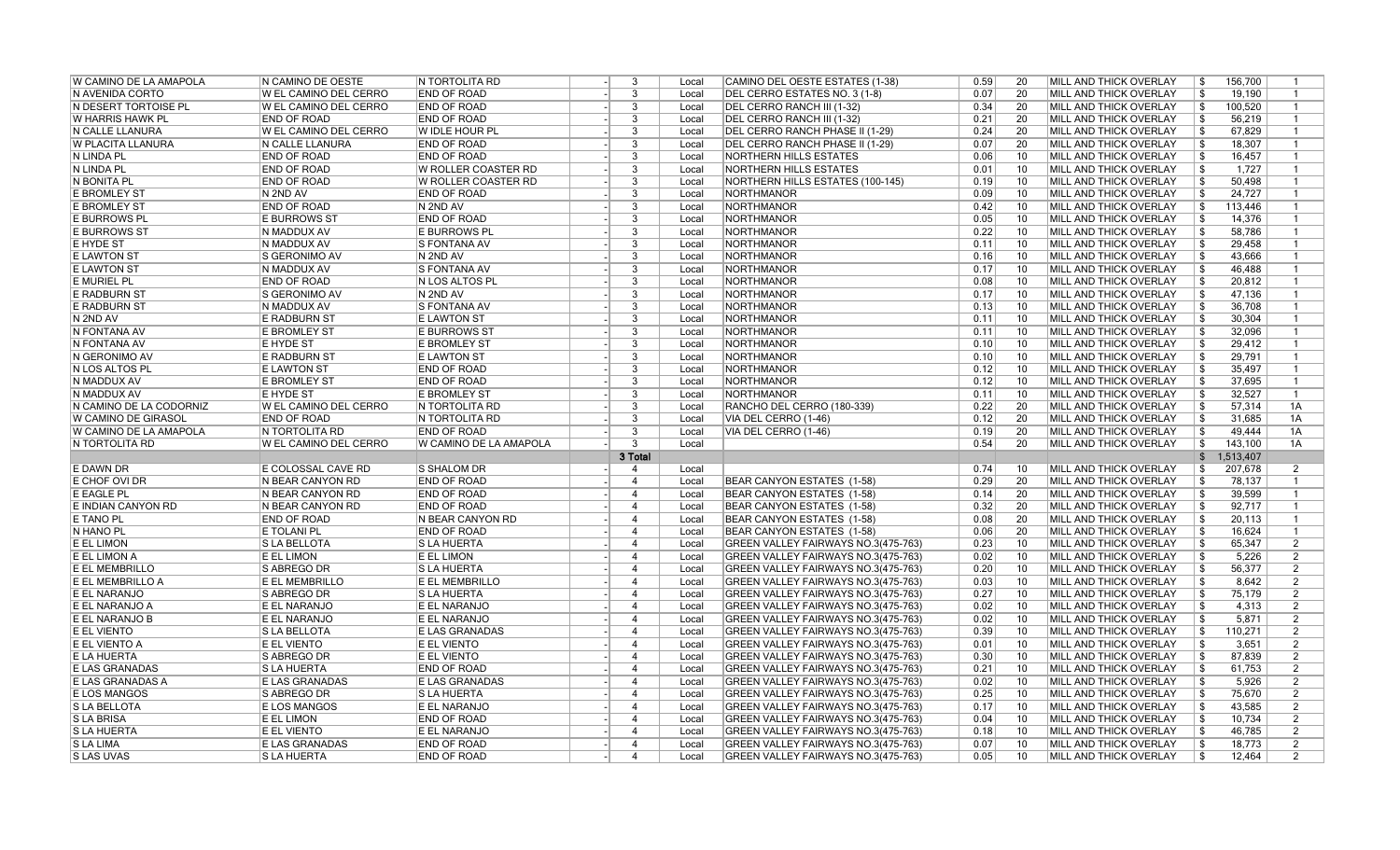| E CALLE MIA                  | <b>N CALLE TARDE</b>          | IN WENTWORTH RD              |                          | Local | <b>TRES LOMAS VERDES (1-78)</b>         | 0.16 | -20  | <b>MILL AND THICK OVERLAY</b>  | - \$         | 42.783      |                |
|------------------------------|-------------------------------|------------------------------|--------------------------|-------|-----------------------------------------|------|------|--------------------------------|--------------|-------------|----------------|
| E CALLE TALON                | <b>END OF ROAD</b>            | E CALLE TANGO                | $\boldsymbol{\Lambda}$   | Local | <b>TRES LOMAS VERDES (1-78)</b>         | 0.10 | 20   | <b>IMILL AND THICK OVERLAY</b> | -\$          | 27,359      |                |
| <b>E CALLE TANGO</b>         | <b>END OF ROAD</b>            | IN WENTWORTH RD              | $\boldsymbol{\Lambda}$   | Local | <b>TRES LOMAS VERDES (1-78)</b>         | 0.32 | -20  | MILL AND THICK OVERLAY         | -\$          | 87,253      |                |
| <b>E CALLE TATITA</b>        | <b>END OF ROAD</b>            | IN WENTWORTH RD              | $\boldsymbol{\Lambda}$   | Local | <b>TRES LOMAS VERDES (1-78)</b>         | 0.23 | -20  | <b>MILL AND THICK OVERLAY</b>  | -\$          | 63,103      |                |
| N CALLE NOCHE                | <b>END OF ROAD</b>            | E CALLE TANGO                | $\boldsymbol{\Lambda}$   | Local | <b>TRES LOMAS VERDES (1-78)</b>         | 0.11 | 20   | <b>MILL AND THICK OVERLAY</b>  | -\$          | 29,527      |                |
| N CALLE TARDE                | E CALLE TATITA                | <b>END OF ROAD</b>           | $\boldsymbol{\varDelta}$ | Local | <b>TRES LOMAS VERDES (1-78)</b>         | 0.18 | -20  | MILL AND THICK OVERLAY         | -\$          | 46,503      |                |
| N PLACITA MIA                | E CALLE MIA                   | <b>END OF ROAD</b>           | $\boldsymbol{\varDelta}$ | Local | <b>TRES LOMAS VERDES (1-78)</b>         | 0.06 | -20  | <b>MILL AND THICK OVERLAY</b>  | -\$          | 14.635      |                |
| N WENTWORTH RD               | E TANQUE VERDE RD             | <b>END OF ROAD</b>           |                          | Local | <b>TRES LOMAS VERDES (1-78)</b>         | 0.51 | 20   | MILL AND THICK OVERLAY         | -\$          | 135,837     |                |
|                              |                               |                              | 4 Total                  |       |                                         |      |      |                                | $\mathbb{S}$ | 1,600,271   |                |
| <b>S AVENIDA PAISANO</b>     | <b>W CALLE DON MONTE</b>      | W CALLE DON MIGUEL           | 5                        | Local |                                         | 0.24 | 10   | <b>MILL AND THICK OVERLAY</b>  | \$           | 65.741      | 2              |
| <b>S AVENIDA PAISANO</b>     | <b>W CALLE DON MIGUEL</b>     | <b>END OF ROAD</b>           | -5                       | Local |                                         | 0.25 | - 20 | <b>IMILL AND THICK OVERLAY</b> | \$           | 71,366      | 2              |
| <b>S BILBRAY AV</b>          | W LINCOLN ST                  | <b>IW CALLE DON MIGUEL</b>   | -5                       | Local |                                         | 0.37 | 10   | <b>MILL AND THICK OVERLAY</b>  | -\$          | 101,476     | $\mathfrak{p}$ |
| W CALLE DON MIGUEL           | <b>S BILBRAY AV</b>           | IN CAMINO DE OESTE           | -5                       | Local |                                         | 0.49 | -20  | <b>MILL AND THICK OVERLAY</b>  | -\$          | 129,339     | $\mathfrak{p}$ |
| <b>W CALLE DON MONTE</b>     | <b>S BILBRAY AV</b>           | <b>S AVENIDA PAISANO</b>     | -5                       | Local |                                         | 0.25 | 10   | MILL AND THICK OVERLAY         | -\$          | 65,472      | 2              |
| S AVENIDA DON ARTURO         | W VALENCIA RD                 | W MEDINA RD                  | 5                        | Local | CIRCLE J ESTATES (1-17)                 | 0.24 | 10   | MILL AND THICK OVERLAY         | -\$          | 66,381      | $\mathfrak{p}$ |
| S AVENIDA DON FERNANDO       | <b>W VALENCIA RD</b>          | W MEDINA RD                  | 5                        | Local | CIRCLE J ESTATES (1-17)                 | 0.24 | 10   | <b>MILL AND THICK OVERLAY</b>  | -\$          | 65.910      | $\mathfrak{p}$ |
| W MEDINA RD                  | <b>S AVENIDA DON FERNANDO</b> | <b>IS AVENIDA DON ARTURO</b> | 5                        | Local | CIRCLE J ESTATES (1-17)                 | 0.12 | 10   | <b>MILL AND THICK OVERLAY</b>  | -\$          | 30,682      | $\mathfrak{p}$ |
| S AVENIDA DON FELIPE         | <b>W CALLE DON MONTE</b>      | <b>W CALLE DON MIGUEL</b>    | 5                        | Local | MOUNTAIN VILLAGE ESTATES (1-30)         | 0.25 | 10   | MILL AND THICK OVERLAY         | \$           | 66,627      | $\mathfrak{p}$ |
| S AVENIDA DON PORFIRIO       | <b>W CALLE DON MONTE</b>      | <b>W CALLE DON MIGUEL</b>    | 5                        | Local | <b>MOUNTAIN VILLAGE ESTATES (1-30)</b>  | 0.24 | 10   | <b>MILL AND THICK OVERLAY</b>  | \$           | 66.366      | $\mathfrak{p}$ |
| <b>S AVENIDA DON GERARDO</b> | <b>IW CALLE DON MIGUEL</b>    | <b>IS PASEO DON ROLANDO</b>  | 5                        | Local | MOUNTAIN VILLAGE ESTATES NO. II (1-150) | 0.19 | 20   | <b>MILL AND THICK OVERLAY</b>  | \$           | 54,317      | $\mathfrak{p}$ |
| <b>S AVENIDA DON PEPE</b>    | W CALLE DON MIGUEL            | <b>S PASEO DON ROLANDO</b>   | 5                        | Local | MOUNTAIN VILLAGE ESTATES NO. II (1-150) | 0.14 | 20   | MILL AND THICK OVERLAY         | \$           | 39,796      | $\mathcal{P}$  |
| <b>S CALLE DON DOMENICO</b>  | <b>S AVENIDA PAISANO</b>      | W CALLE DON CLEMENTE         | -5                       | Local | MOUNTAIN VILLAGE ESTATES NO. II (1-150) | 0.17 | 20   | <b>MILL AND THICK OVERLAY</b>  | \$           | 50,094      | $\mathcal{P}$  |
| IS CALLE DON DOMENICO A      | <b>S CALLE DON DOMENICO</b>   | <b>END OF ROAD</b>           | -5                       | Local | MOUNTAIN VILLAGE ESTATES NO. II (1-150) | 0.02 | -20  | <b>MILL AND THICK OVERLAY</b>  | -S           | 5,516       | 2              |
| S PASEO DON ROLANDO          | W CALLE DON MIGUEL            | IN CAMINO DE OESTE           | -5                       | Local | MOUNTAIN VILLAGE ESTATES NO. II (1-150) | 0.32 | -20  | MILL AND THICK OVERLAY         | \$           | 91,215      | 2              |
| S PASEO DON ROLANDO A        | <b>S PASEO DON ROLANDO</b>    | <b>S PASEO DON ROLANDO</b>   | -5                       | Local | MOUNTAIN VILLAGE ESTATES NO. II (1-150) | 0.03 | 20   | MILL AND THICK OVERLAY         | -\$          | 9.461       | 2              |
| <b>IW CALLE DON CLEMENTE</b> | <b>S AVENIDA PAISANO</b>      | <b>END OF ROAD</b>           | -5                       | Local | MOUNTAIN VILLAGE ESTATES NO. II (1-150) | 0.16 | -20  | MILL AND THICK OVERLAY         | -\$          | 42,717      | 2              |
| <b>S ANTON PL</b>            | <b>END OF ROAD</b>            | W ANTON RD                   | 5                        | Local | VALENCIA RANCHOS (1-107)                | 0.09 | 10   | MILL AND THICK OVERLAY         | -\$          | 24,322      | $\mathfrak{p}$ |
| S BIG HILL PL                | <b>E MOSSMAN RD</b>           | <b>END OF ROAD</b>           | 5                        | Local | VALENCIA RANCHOS (1-107)                | 0.15 | 10   | MILL AND THICK OVERLAY         | -\$          | 41,188      | $\mathcal{P}$  |
| S JOSEPH AV A                | <b>END OF ROAD</b>            | <b>SJOSEPH AV</b>            | 5                        | Local | VALENCIA RANCHOS (1-107)                | 0.07 | -30  | <b>MILL AND THICK OVERLAY</b>  | -\$          | 20,669      | $\mathcal{P}$  |
| <b>S MARSHALL PL</b>         | <b>END OF ROAD</b>            | <b>W ANTON RD</b>            | 5                        | Local | VALENCIA RANCHOS (1-107)                | 0.15 | 10   | MILL AND THICK OVERLAY         | -\$          | 42,156      | $\mathfrak{p}$ |
| <b>W ANTON RD</b>            | <b>E MOSSMAN RD</b>           | E MOSSMAN RD                 | 5                        | Local | VALENCIA RANCHOS (1-107)                | 0.48 | 10   | <b>MILL AND THICK OVERLAY</b>  | -\$          | 140.774     | $\mathfrak{p}$ |
| W CASHIN DR                  | <b>E MOSSMAN RD</b>           | <b>END OF ROAD</b>           | -5                       | Local | VALENCIA RANCHOS (1-107)                | 0.10 | 10   | MILL AND THICK OVERLAY         | -\$          | 25,123      | 2              |
| W CASHIN DR                  | <b>END OF ROAD</b>            | <b>SJOSEPH AV</b>            | -5                       | Local | VALENCIA RANCHOS (1-107)                | 0.23 | 10   | MILL AND THICK OVERLAY         | -\$          | 60,620      | $\mathfrak{p}$ |
| <b>W CASHIN DR A</b>         | <b>END OF ROAD</b>            | <b>W CASHIN DR</b>           | -5                       | Local | VALENCIA RANCHOS (1-107)                | 0.05 | 10   | <b>MILL AND THICK OVERLAY</b>  | -\$          | 14.201      | $\overline{2}$ |
| W CASHIN DR B                | <b>W CASHIN DR</b>            | <b>END OF ROAD</b>           | -5                       | Local | VALENCIA RANCHOS (1-107)                | 0.10 | 10   | MILL AND THICK OVERLAY         | -\$          | 26,374      | 2              |
| IW MOSSMAN RD                | N CAMINO DE OESTE             | <b>END OF ROAD</b>           | -5                       | Local | VALENCIA RANCHOS (1-107)                | 0.56 | 10   | MILL AND THICK OVERLAY         | \$           | 149,010     | 2              |
|                              |                               |                              | 5 Total                  |       |                                         |      |      |                                | \$           | 1,566,909   |                |
|                              |                               |                              | <b>Grand Total</b>       |       |                                         |      |      |                                |              | \$7.665.486 |                |